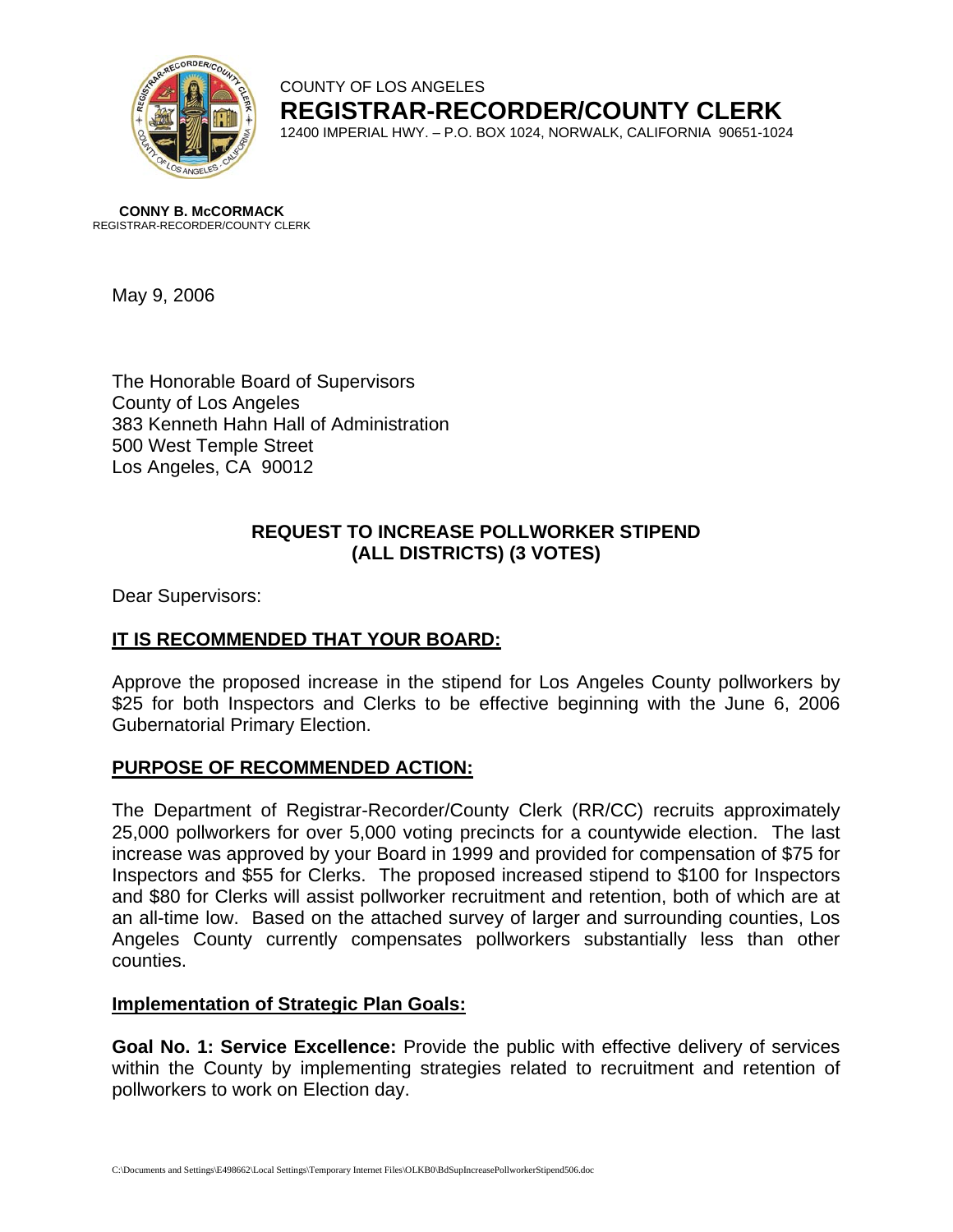The Honorable Board of Supervisors May 9, 2006 Page 2

#### **JUSTIFICATION:**

No other issue has dominated the long-term planning of election administrators nationwide over the past few years than the question, "Who is going to staff the polls?" In years past, the pool of pollworkers was fairly stable, consisting primarily of retired persons and housewives. However, the number of experienced, trained volunteers has diminished alarmingly with the aging of the traditional pollworker corps (many are now in their 80's and are no longer able or willing to continue serving). Long-time pollworkers are saying that working a 14+ hour day for a very small stipend, coupled with the increasing complexity of election procedures and new, unfamiliar voting equipment, has led to their decision to retire from pollworker service. Having contacted the County's pool of long-time pollworkers to request their service for the June 6, 2006 Primary Election, less than 50% are available to serve.

Pollworker recruitment consists of a combination of traditional telephone contact augmented by outreach to community-based organizations, colleges, high schools, County and other government employees and corporate employees. The County Employees Voluntary Pollworker program, which became effective in July 2002 following a motion by your Board, has assisted in placing over 3,000 County employees as pollworkers in past major elections. This program will undoubtedly assist in alleviating some of the pollworker shortages for the upcoming Primary Election.

Additionally, moving the date of the Primary Election this year from March to June has resulted in further eroding pollworker recruitment efforts. Many potential pollworkers are unavailable in June due to graduations and vacations occurring at this time of year. Since 2000, we have come to rely heavily upon our partnership with high schools to recruit seniors to serve at the voting precincts. However, the number of available high school seniors, as well as college students, has plummeted for this election due to the June date.

The recruitment crisis is compounded by a recent change in state law limiting the size of voting precincts. As a result, the number of precincts increased by 10% this year (from 4,635 in the November 2004 election to 5,065 precincts for the June 6, 2006 election). Consequently, 2,200 more pollworkers are required to staff the additional 430 precincts for the upcoming Primary Election. Pollworker recruitment is further complicated by the requirement to recruit thousands of multilingual pollworkers fluent in one or more of the six languages required under provisions of the federal Voting Rights Act. As a result of all of these factors, the County is currently in need of approximately 9,000 pollworkers to staff the voting precincts on June 6, 2006.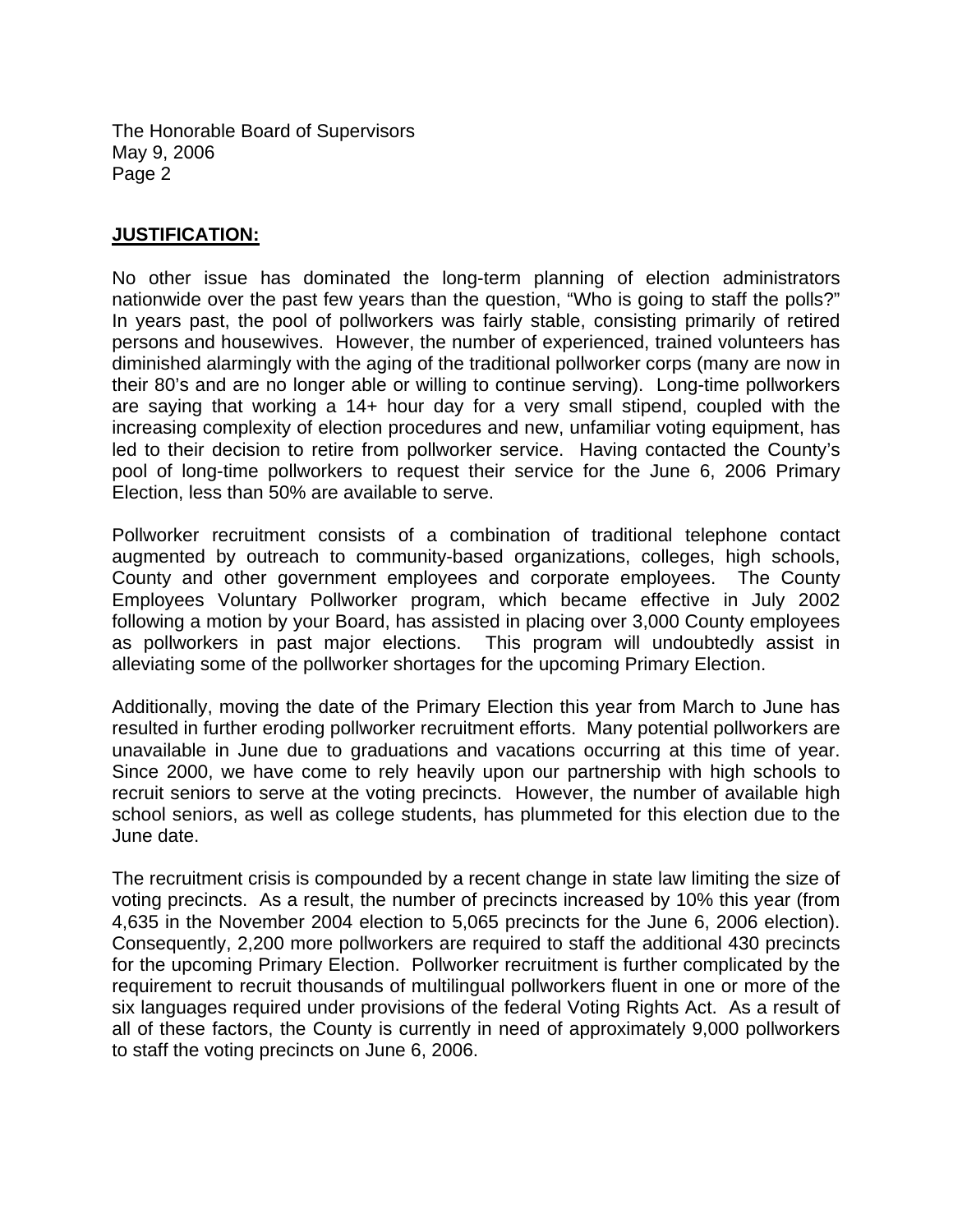The Honorable Board of Supervisors May 9, 2006 Page 3

### **FISCAL IMPACT/ FINANCING:**

Approval of this proposed increase to pollworker stipends is estimated to cost approximately \$625,000 per major election. It will be paid through adjustments within the Department's operational budget and, therefore, will not increase net County cost.

#### **FACTS AND PROVISIONS/LEGAL REQUIREMENTS:**

The Department of Registrar-Recorder/County Clerk is requesting approval for the proposed stipend increase in order to facilitate the recruitment and retention of pollworkers essential to the successful conduct of elections in Los Angeles County. Election Code Section 12310 allows each pollworker to receive a stipend for services as determined by the governing board of the jurisdiction and indicates that pollworkers shall be paid out of the treasury of the jurisdiction in which the election is held. Election Code Section 12310 further states that the inspector may receive more compensation than the other members of the precinct board as they perform significant additional duties directed by the elections official.

#### **IMPACT ON CURRENT SERVICES:**

The proposed stipend increase will assist with recruitment and retention of pollworkers for current and future elections. Pollworkers perform a critical function that is essential to insure the ability of millions of voters to cast their ballots at over 5,000 voting precincts throughout the County.

Respectfully submitted,

CONNY B. McCORMACK Registrar-Recorder/County Clerk

KC:ds:eb

**Attachment** 

c: Chief Administrative Office Executive Officer, Board of Supervisors Auditor-Controller County Counsel